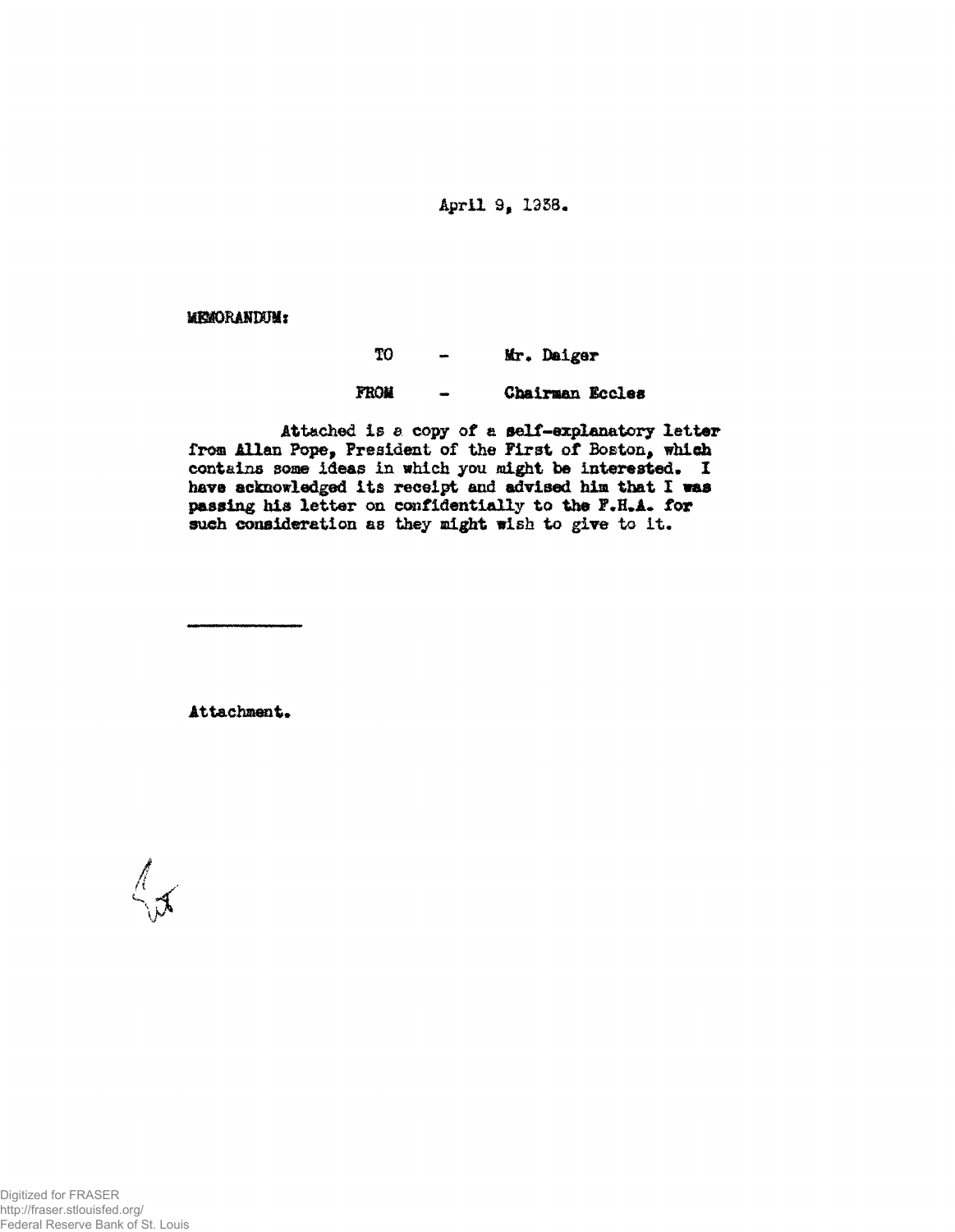

## THE FIRST BOSTON CORPORATION

ALLAN M. POPE ONE HUNDRED BROADWAY PRESIDENT NEW YORK

March 22, 1938.

Mr. Marriner S. Eccles, Chairman, Board of Governors, Federal Reserve System, Washington, D. C.

My dear Governor:-

As you know from our recent conversations, we have been interested in working with the Federal Housing Administration and the R.F.C. on plans for the National Mortgage Association •

In recent visits which I have made to a number of cities in the country, such as Chicago and St. Louis, I have talked with many regarding the mortgage situation and the possibilities of developing it and I have talked with many bankers on the general subject but not in detail as to the National Mortgage Association. In this respect the only one that I have talked with has been Mr. Cummings in Chicago.

I have, however, discussed a matter which I referred to in a conversation with you which is nothing new possibly, but on the other hand has never been actually developed. This is snap judgment but the outline is given to you herewith for what use it may serve.

The plan would be to have the government through its present employees or through competition design, for example, one hundred or maybe more houses of the type which is best fitted to produce a housing program of the magnitude desired. This would undoubtedly be a rather small house of limited cost. These designs would be largely for outside appearance rather than inside difference. In observing the houses built in Germany, Austria, England and Scotland in the last three or four years the impression I gathered was that they are all very similar - in fact in many cases are all alike in large groups, which is in the main unsightly and does not produce the individuality which is prevalent in America.

After the Federal Housing Administration had designed the floor plans which would be reproduced in each house (although with a different aspect on the outside) the architects in competition or otherwise would design the outside of the houses - some wood, some stucco, with some changes in roof construction, chimneys, etc.; in fact, changes in everything probably but the floor dimensions and the windows and doors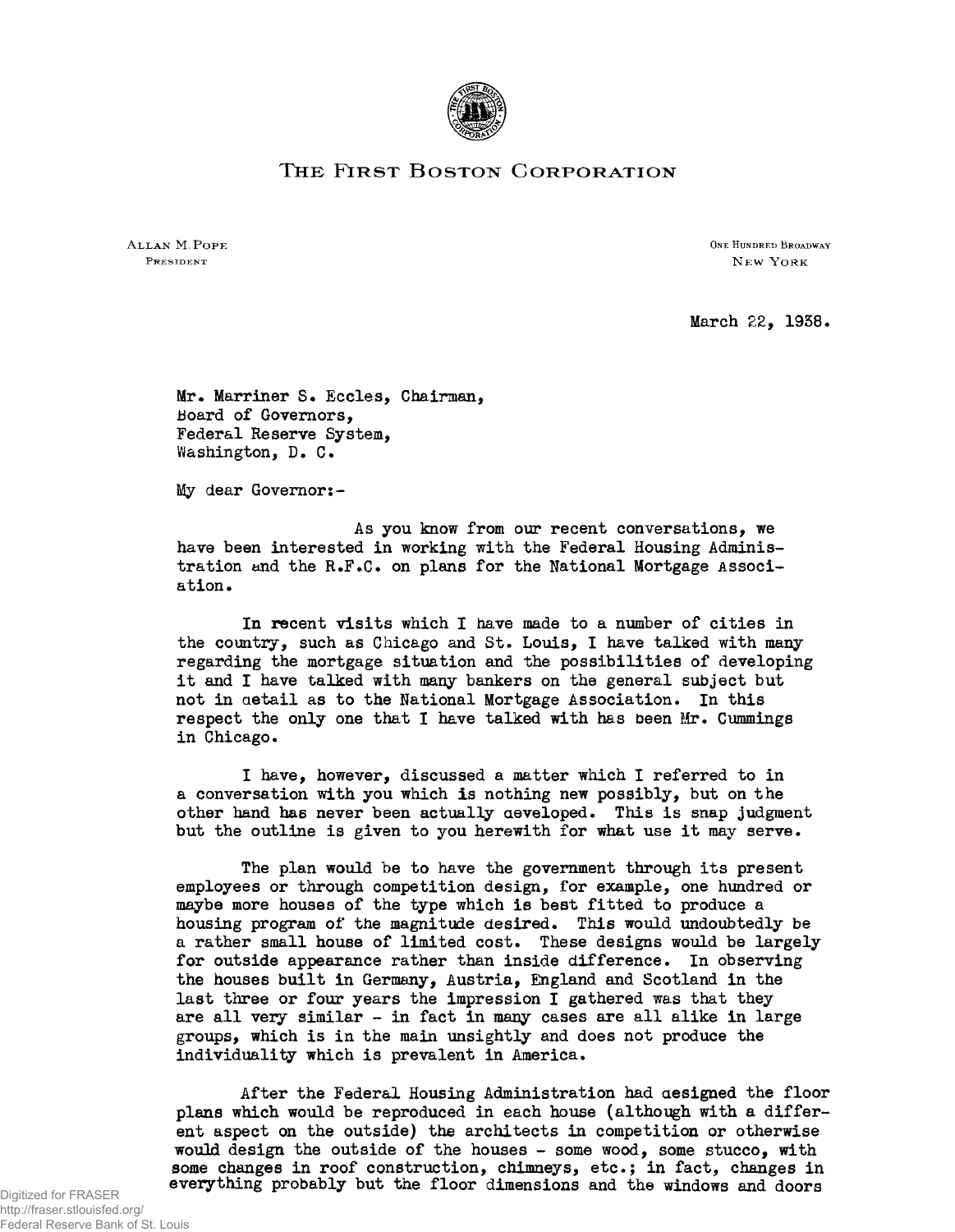although these could be somewhat adjusted to fit the house. Porches and other outside additions, of course, could be altered. Garages attached could also be altered in the various architectural designs.

When a sufficient number of designs based largely upon fixed floor plans has been prepared these should be submitted to the various Chambers of Commerce in cities in which the likelihood of sufficient building would be possible. Once received by the Chambers of Commerce, they would have prepared under the supervision of the F.H.A. building estimates which would fit each design. The variation in costs, if this plan was followed out, would be negligible in designs with the same floor plan.

Those who submit estimates to the Chambers of Commerce, as indicated, would be advised that their estimates will be required to be reviewed from time to time or they would be required to submit themselves any changes in raw materials, labor, etc. that became effective.

The third step would be that each Chamber of Commerce would then, from colored pictures and readily understood floor plans, give exhibitions of these in some properly appointed place in the center of a city or in various parts of the city. It might even be possible for some to be exhibited in store windows.

The design of this plan is to advertise what could be made extremely attractive appearing houses with the added advantage that a contractor would be able to figure closer on production than would be the case with an individual builder. If properly handled, the costs which ordinarily are absorbed by either a builder or an architect could be avoided, but the main thing is that it would produce advertising of the campaign that is being undertaken by the Federal Housing Administration in a manner which has never been attempted before.

All the advertising that has gone before has been directed solely towards the ease with which borrowing can be undertaken. This method goes beyond that in that it not only shows the ease with which borrowing can be undertaken but it shows to the wife or husband the actual cost of a house which in many respects can be considered to represent their ideal for the money.

I am advised by architects that very few persons in any walk of life are able to visualize new construction. They are seldom able to read or visualize architects' plans, but a drawing in perspective in colors means a great deal.

It is my opinion that if an ambitious couple were able to see and visualize an ideal representation of a home which they can find within their means through a guaranteed mortgage loan, it would awaken a far greater interest than would any extensive advertising of the borrowing facilities alone.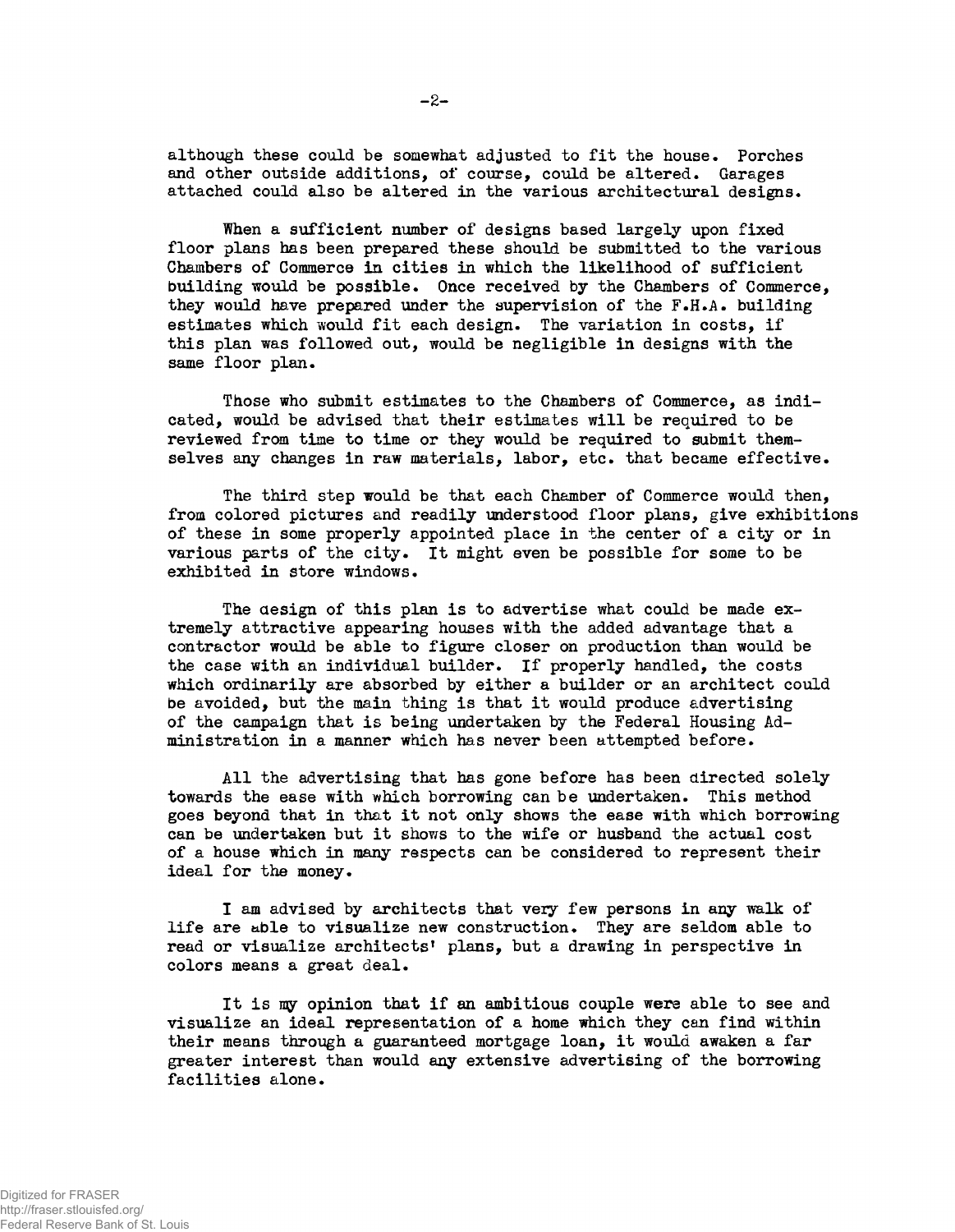This Pope plan is not patented, it is not new in most respects and is submitted solely for the reason that I am interested in the matter, and if it has any value you may make such use of it as you may see fit. I should be very glad to give any further ideas, of which I have some, if it should be aesired.

With kindest regards, I am

Very sincerely yours,<br>Clean 4.

President.